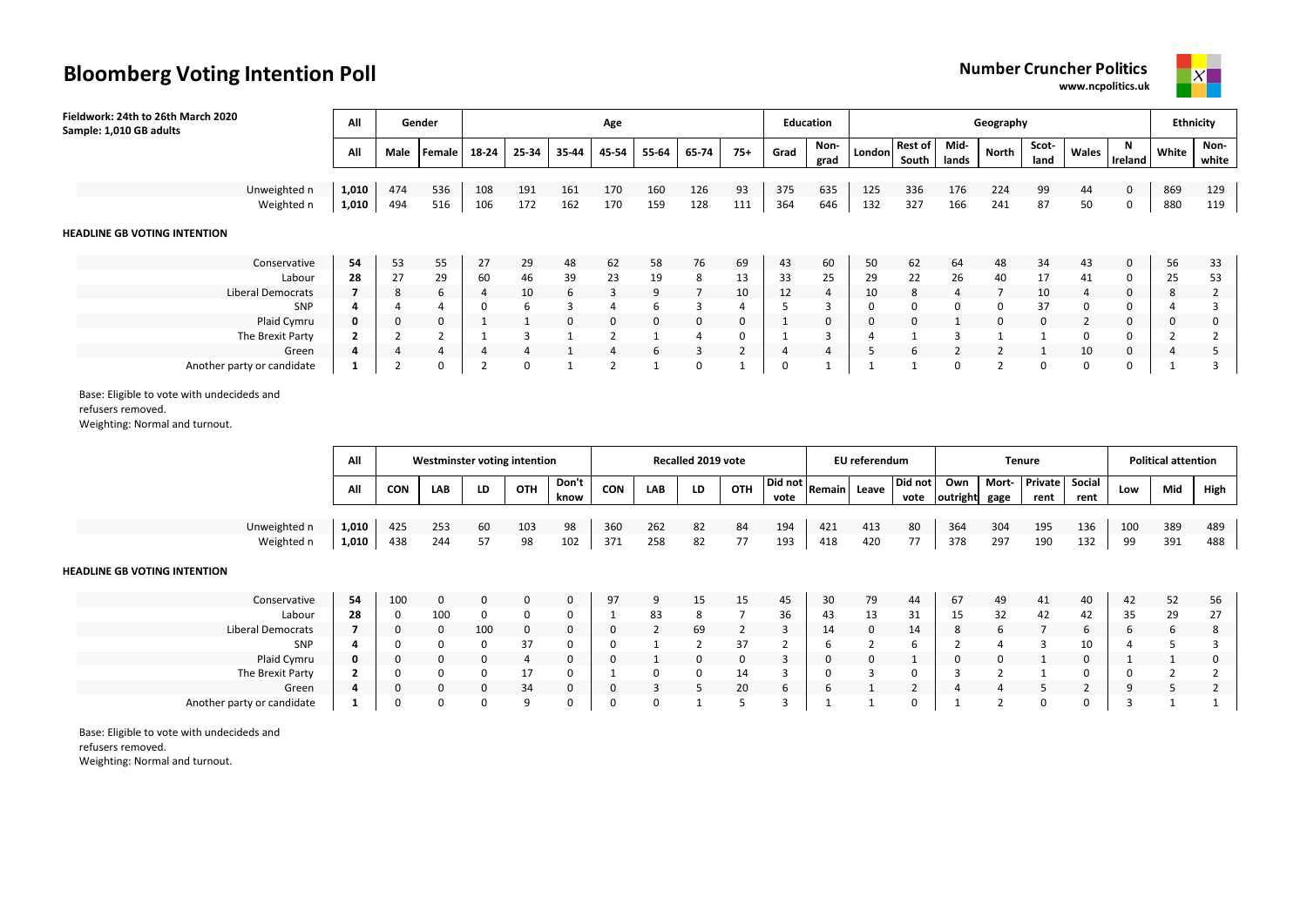**www.ncpolitics.uk**



| Fieldwork: 24th to 26th March 2020<br>Sample: 1,010 GB adults                                                                 | All   |                | Gender |                |       |                | Age   |                |                |                |             | Education    |        |                         |               | Geography |                |          |              |                | <b>Ethnicity</b> |
|-------------------------------------------------------------------------------------------------------------------------------|-------|----------------|--------|----------------|-------|----------------|-------|----------------|----------------|----------------|-------------|--------------|--------|-------------------------|---------------|-----------|----------------|----------|--------------|----------------|------------------|
|                                                                                                                               | All   | Male           | Female | 18-24          | 25-34 | 35-44          | 45-54 | 55-64          | 65-74          | $75+$          | Grad        | Non-<br>grad | London | <b>Rest of</b><br>South | Mid-<br>lands | North     | Scot-<br>land  | Wales    | N<br>Ireland | White          | Non-<br>white    |
|                                                                                                                               |       |                |        |                |       |                |       |                |                |                |             |              |        |                         |               |           |                |          |              |                |                  |
| Unweighted n                                                                                                                  | 1,010 | 474            | 536    | 108            | 191   | 161            | 170   | 160            | 126            | 93             | 375         | 635          | 125    | 336                     | 176           | 224       | 99             | 44       | $\mathbf 0$  | 869            | 129              |
| Weighted n                                                                                                                    | 1,010 | 494            | 516    | 106            | 172   | 162            | 170   | 159            | 128            | 111            | 364         | 646          | 132    | 327                     | 166           | 241       | 87             | 50       | 0            | 880            | 119              |
| Q1 If a new general election to the UK Parliament were<br>held tomorrow, how likely or unlikely is it that you<br>would vote? |       |                |        |                |       |                |       |                |                |                |             |              |        |                         |               |           |                |          |              |                |                  |
| 0 - Very unlikely                                                                                                             | 4     | 5              | 4      | 5              |       | З              |       |                | $\overline{4}$ | 8              | 2           | 6            | 3      |                         |               | 5         | 2              | 11       | $\mathbf{0}$ |                | 5                |
|                                                                                                                               |       |                |        | $\overline{3}$ | 0     |                |       |                | 0              | 0              | 0           |              |        |                         |               | 0         | $\Omega$       |          | 0            |                | 3                |
| 2                                                                                                                             |       |                |        |                |       |                |       |                |                |                | 0           |              |        |                         |               |           |                | $\Omega$ | 0            |                |                  |
|                                                                                                                               |       |                | 2      |                | 3     | $\overline{2}$ |       |                |                | 0              |             |              |        |                         |               |           |                |          | 0            |                |                  |
| 4                                                                                                                             |       | $\overline{2}$ | 2      | 5              | 3     | $\overline{2}$ | 3     |                | $\mathbf 0$    |                | $\mathbf 0$ | 3            | 6      | 2                       |               |           | $\Omega$       |          | $\mathbf 0$  |                |                  |
|                                                                                                                               |       |                | 5      | 11             | 6     | 6              |       | 3              | $\overline{2}$ |                | 3           | 6            |        |                         |               |           | 3              |          | $\Omega$     |                |                  |
| 6                                                                                                                             |       | 3              | 3      | 4              | 4     |                |       | $\overline{2}$ | $\mathbf 0$    |                | 3           | 3            |        | 2                       | 3             | 3         | $\overline{2}$ | 0        | 0            | $\overline{2}$ | 6                |
|                                                                                                                               |       |                | 5      | 11             |       | 5              | 3     | 3              | 3              | $\overline{2}$ |             |              |        |                         |               | 6         |                |          | 0            |                |                  |
| 8                                                                                                                             | 8     | 8              | 8      | 17             | 10    | 8              | 8     | 5              | 3              | 6              | 8           | 8            | 9      | 6                       | 5             | 12        | 11             | 6        | 0            | 8              | 10               |
| q                                                                                                                             | ×     | 8              | 8      | 11             | 10    | 10             | 6     | 9              | 4              | 4              | 9           |              | 8      |                         | 6             | 11        | 3              | 10       | 0            | 8              | 9                |
| 10 - Very likely                                                                                                              | 63    | 64             | 61     | 27             | 50    | 54             | 72    | 72             | 83             | 75             | 70          | 59           | 52     | 68                      | 64            | 54        | 78             | 62       | $\mathbf 0$  | 66             | 40               |

Base: Eligible to vote.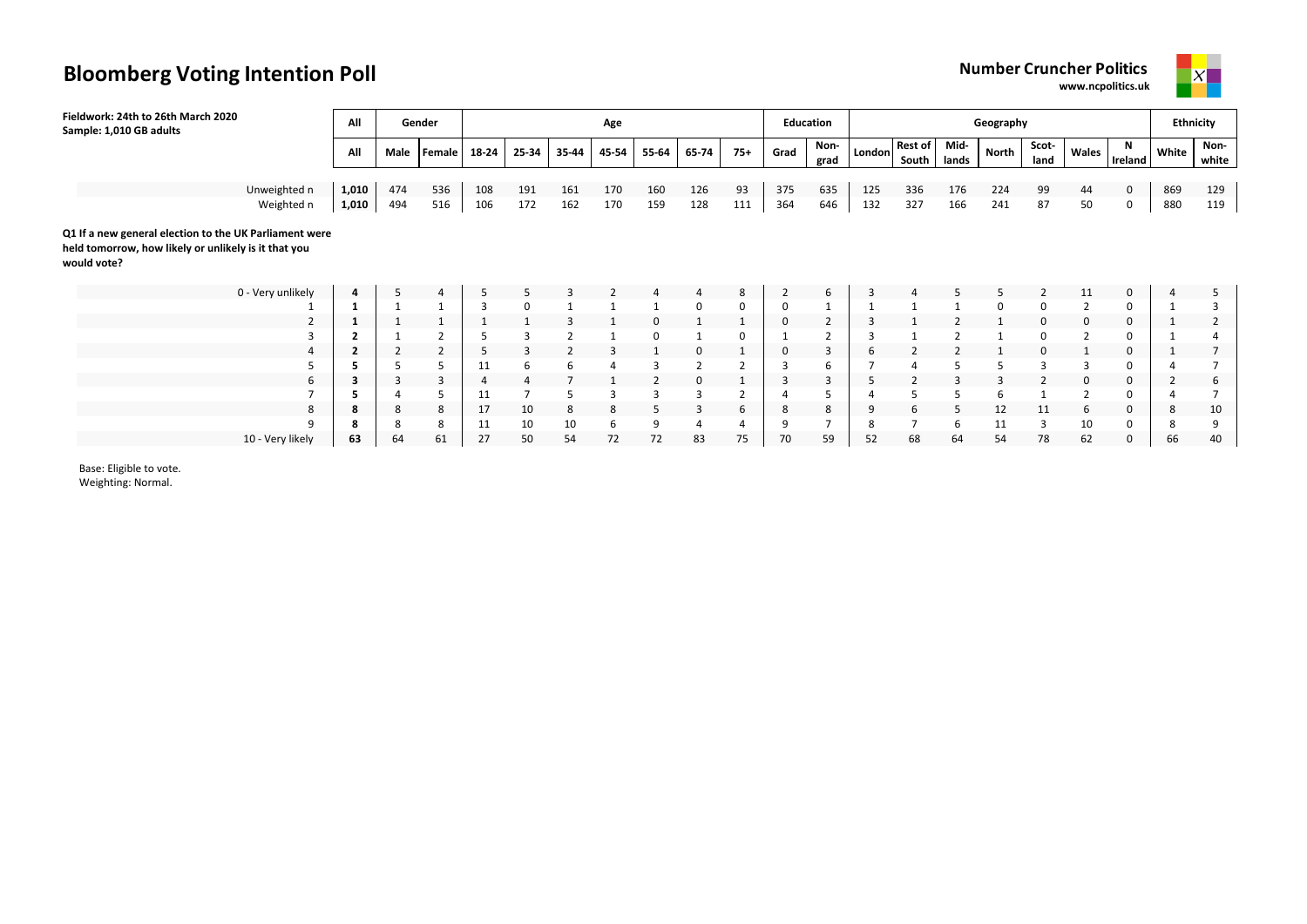**www.ncpolitics.uk**



| Sample: 1,010 GB adults                                                                                                                                                                                                                                                                       |                          |
|-----------------------------------------------------------------------------------------------------------------------------------------------------------------------------------------------------------------------------------------------------------------------------------------------|--------------------------|
| Did not<br>Private<br>$\sqrt{\frac{Did \text{ not}}{R$ emain   Leave<br>Mort-<br>Social<br>Don't<br>Own<br>OTH<br><b>CON</b><br>LAB<br>OTH<br><b>CON</b><br>All<br>LAB<br>LD<br>LD<br>Low<br>outright<br>know<br>rent<br>vote<br>gage<br>rent<br>vote                                         | High<br>Mid              |
|                                                                                                                                                                                                                                                                                               |                          |
| Unweighted n<br>1,010<br>425<br>194<br>80<br>253<br>98<br>360<br>195<br>136<br>60<br>103<br>262<br>82<br>84<br>421<br>413<br>364<br>304<br>100<br>438<br>57<br>77<br>193<br>297<br>132<br>Weighted n<br>1,010<br>98<br>102<br>371<br>258<br>418<br>420<br>77<br>378<br>190<br>244<br>82<br>99 | 389<br>489<br>488<br>391 |
|                                                                                                                                                                                                                                                                                               |                          |
| Q1 If a new general election to the UK Parliament were<br>held tomorrow, how likely or unlikely is it that you<br>would vote?                                                                                                                                                                 |                          |
| 0 - Very unlikely<br>18<br>29<br>5<br>25<br>5<br>$\overline{2}$<br>0<br>$\overline{2}$<br>0<br>2<br>4<br>5<br>$\overline{4}$                                                                                                                                                                  | $\overline{2}$           |
| 3<br>0<br>0<br>0<br>0<br>0<br>0<br>-1<br>0<br>0<br>0<br>0<br>4<br>0                                                                                                                                                                                                                           |                          |
| $\mathbf 0$<br>$\overline{2}$<br>5<br>5<br>$\overline{2}$<br>0<br>0<br>0<br>0<br>0<br>0                                                                                                                                                                                                       |                          |
| $\overline{2}$<br>0<br>$\overline{2}$<br>3<br>5<br>0<br>6<br>0                                                                                                                                                                                                                                |                          |
| $\overline{2}$<br>$\overline{2}$<br>3<br>3<br>3<br>$\overline{2}$<br>6<br>$\overline{2}$<br>2<br>$\overline{2}$<br>$\overline{2}$<br>$\overline{\mathbf{2}}$<br>0<br>0<br>4                                                                                                                   | 2                        |
| 18<br>13<br>11<br>6<br>6<br>0<br>6                                                                                                                                                                                                                                                            |                          |
| 6<br>3<br>3<br>$\overline{2}$<br>3<br>5<br>$\overline{2}$<br>3<br>3                                                                                                                                                                                                                           |                          |
| 13<br>8<br>8<br>5                                                                                                                                                                                                                                                                             | 3                        |
| 12<br>10<br>10<br>10<br>10<br>11<br>9<br>9<br>8<br>5<br>6<br>6<br>8<br>4<br>ō<br>$\overline{ }$<br>q                                                                                                                                                                                          | 10<br>6                  |
| 11<br>8<br>9<br>9<br>8<br>9<br>11<br>9<br>9<br>я<br>4<br>5<br>8<br>3<br>4<br>b<br>72<br>10 - Very likely<br>63<br>50<br>73<br>21<br>62<br>60<br>51<br>29<br>72<br>58<br>62<br>61<br>75<br>64<br>76<br>17<br>69<br>68                                                                          | 9<br>8<br>76<br>54       |

Base: Eligible to vote.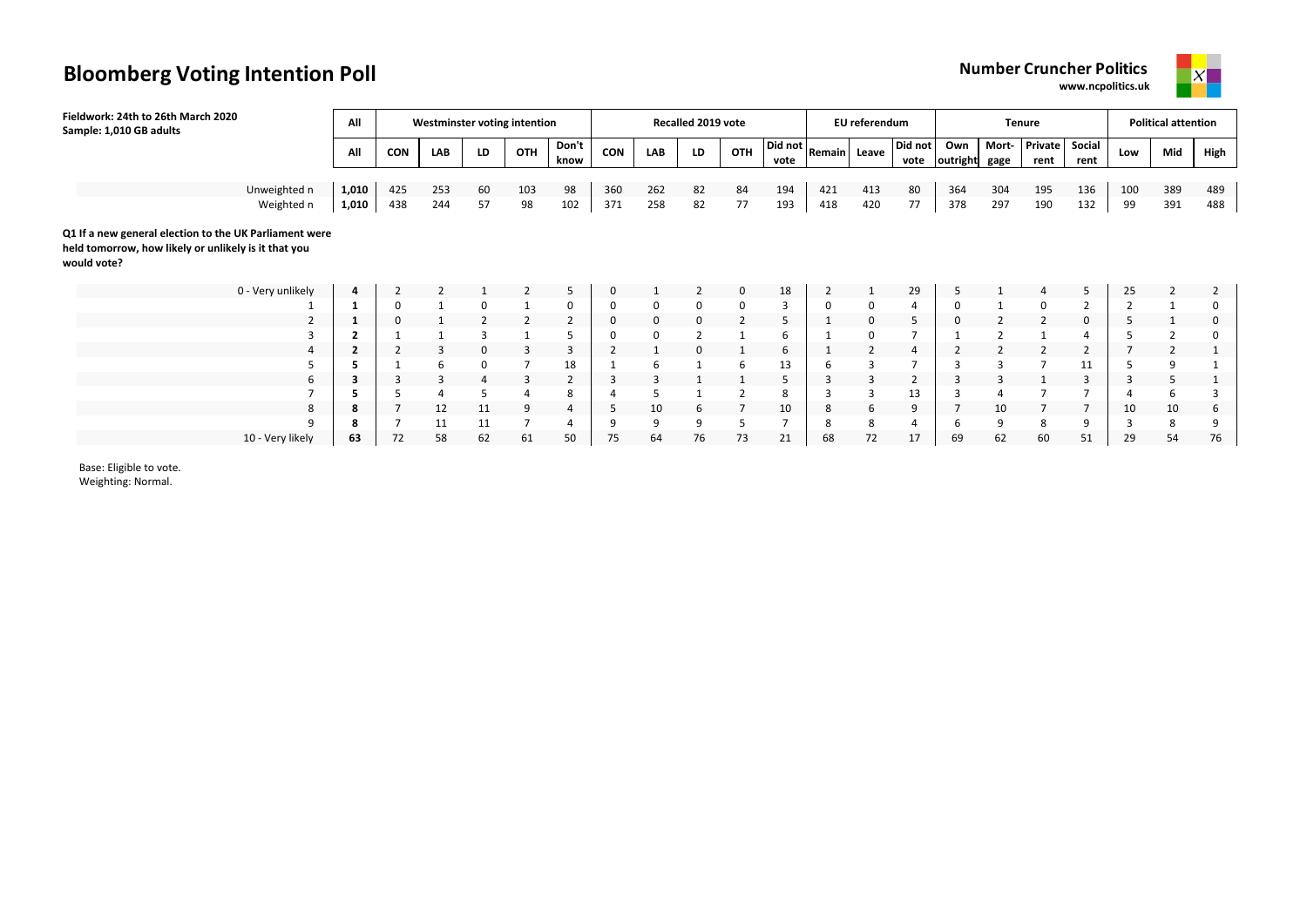**www.ncpolitics.uk**



| Fieldwork: 24th to 26th March 2020<br>Sample: 1,010 GB adults       | All            |      | Gender         |       |                |                | Age            |              |                |       |             | Education    |          |                         |               | Geography      |                |             |              | <b>Ethnicity</b> |                |
|---------------------------------------------------------------------|----------------|------|----------------|-------|----------------|----------------|----------------|--------------|----------------|-------|-------------|--------------|----------|-------------------------|---------------|----------------|----------------|-------------|--------------|------------------|----------------|
|                                                                     | All            | Male | Female         | 18-24 | 25-34          | 35-44          | 45-54          | 55-64        | 65-74          | $75+$ | Grad        | Non-<br>grad | London   | <b>Rest of</b><br>South | Mid-<br>lands | <b>North</b>   | Scot-<br>land  | Wales       | N<br>Ireland | White            | Non-<br>white  |
|                                                                     |                |      |                |       |                |                |                |              |                |       |             |              |          |                         |               |                |                |             |              |                  |                |
| Unweighted n                                                        | 1,010          | 474  | 536            | 108   | 191            | 161            | 170            | 160          | 126            | 93    | 375         | 635          | 125      | 336                     | 176           | 224            | 99             | 44          | $\mathbf 0$  | 869              | 129            |
| Weighted n                                                          | 1,010          | 494  | 516            | 106   | 172            | 162            | 170            | 159          | 128            | 111   | 364         | 646          | 132      | 327                     | 166           | 241            | 87             | 50          | 0            | 880              | 119            |
| Q2 If you did vote, which party do you think you would<br>vote for? |                |      |                |       |                |                |                |              |                |       |             |              |          |                         |               |                |                |             |              |                  |                |
| Conservative                                                        | 45             | 46   | 44             | 20    | 24             | 41             | 54             | 49           | 70             | 54    | 37          | 49           | 42       | 49                      | 54            | 40             | 30             | 39          | $\mathbf 0$  | 47               | 26             |
| Labour                                                              | 25             | 25   | 25             | 51    | 39             | 33             | 20             | 15           | 8              | 11    | 29          | 23           | 29       | 18                      | 25            | 34             | 16             | 36          | 0            | 22               | 49             |
| <b>Liberal Democrats</b>                                            | 6              | 7    | 5              |       | 8              | 5              | 3              |              | 6              | 8     | 10          | 3            | 8        | 6                       |               | 5              | 9              | 3           | $\mathbf 0$  |                  |                |
| SNP                                                                 | 3              |      | $\overline{3}$ |       | 5              | 3              | 3              | 5            | $\overline{2}$ | 3     |             |              |          |                         | 0             | 0              | 34             |             | 0            |                  |                |
| Plaid Cymru                                                         |                |      | 0              |       | $\overline{2}$ | 0              | $\Omega$       |              | 0              | 0     |             |              | $\Omega$ |                         |               | $\mathbf{0}$   | $\mathbf 0$    |             | $\mathbf 0$  |                  | 0              |
| The Brexit Party                                                    | $\overline{2}$ |      |                |       | 3              |                | $\overline{2}$ |              |                | 0     |             |              |          |                         |               |                |                |             | $\Omega$     |                  |                |
| Green                                                               | 3              | 3    | 3              |       | $\overline{4}$ |                |                | 5            | 3              | 2     | 3           | 3            | -5       | 5                       |               |                |                |             | 0            |                  |                |
| Another party or candidate                                          |                |      |                |       | 0              |                |                |              | 0              |       | $\mathbf 0$ |              |          |                         | 0             |                | 0              | 0           | 0            |                  |                |
| Don't know                                                          | 10             | 9    | 12             | 10    | 9              | 11             | 10             | 11           |                | 16    | 11          | 10           |          | 14                      | 8             | 12             | 6              | 3           | 0            | 10               | $\overline{7}$ |
| Would not vote                                                      |                | 3    | 3              |       | 3              | $\overline{2}$ | $\overline{2}$ | 3            | 0              | 5     |             |              |          | $\overline{2}$          |               | $\overline{2}$ | $\overline{2}$ | 6           | 0            |                  |                |
| Prefer not to say                                                   |                |      | $\overline{2}$ |       | ຳ              | $\overline{2}$ |                | $\mathbf{D}$ |                | 0     |             |              |          |                         |               |                | $\overline{2}$ | $\mathbf 0$ | 0            |                  | 3              |

Base: Eligible to vote.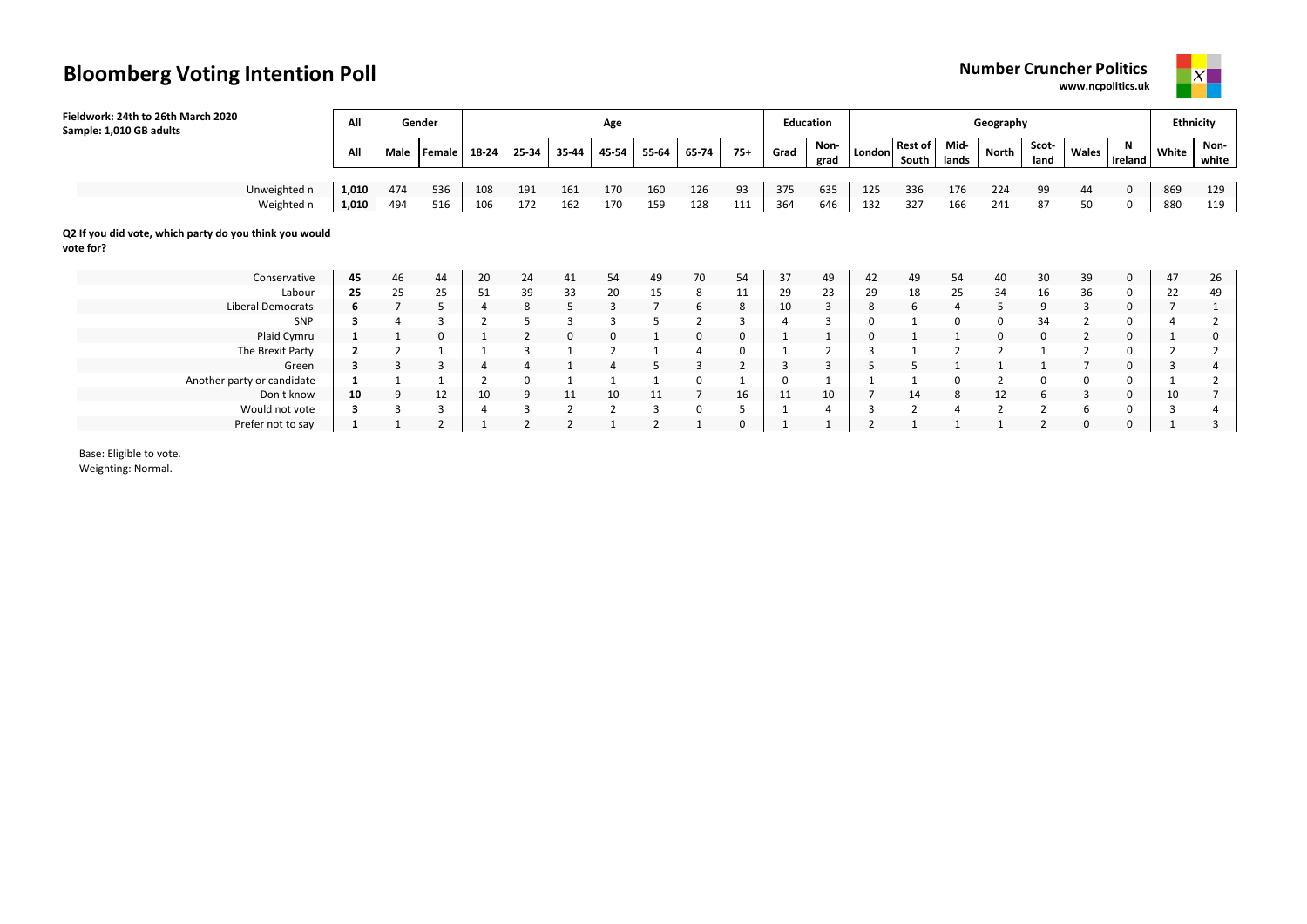

**www.ncpolitics.uk**

| Fieldwork: 24th to 26th March 2020<br>Sample: 1,010 GB adults       | All   |             | Westminster voting intention |     |              |               |            |                | Recalled 2019 vote |     |                                                             |     | EU referendum |                 |                 |               | <b>Tenure</b>   |                |                | <b>Political attention</b> |                |
|---------------------------------------------------------------------|-------|-------------|------------------------------|-----|--------------|---------------|------------|----------------|--------------------|-----|-------------------------------------------------------------|-----|---------------|-----------------|-----------------|---------------|-----------------|----------------|----------------|----------------------------|----------------|
|                                                                     | All   | <b>CON</b>  | LAB                          | LD  | OTH          | Don't<br>know | <b>CON</b> | LAB            | LD                 | OTH | $\sqrt{\frac{Did not}{Remain}}$ Leave $\frac{1}{2}$<br>vote |     |               | Did not<br>vote | Own<br>outright | Mort-<br>gage | Private<br>rent | Social<br>rent | Low            | Mid                        | High           |
|                                                                     |       |             |                              |     |              |               |            |                |                    |     |                                                             |     |               |                 |                 |               |                 |                |                |                            |                |
| Unweighted n                                                        | 1,010 | 425         | 253                          | 60  | 103          | 98            | 360        | 262            | 82                 | 84  | 194                                                         | 421 | 413           | 80              | 364             | 304           | 195             | 136            | 100            | 389                        | 489            |
| Weighted n                                                          | 1,010 | 438         | 244                          | 57  | 98           | 102           | 371        | 258            | 82                 | 77  | 193                                                         | 418 | 420           | 77              | 378             | 297           | 190             | 132            | 99             | 391                        | 488            |
| Q2 If you did vote, which party do you think you would<br>vote for? |       |             |                              |     |              |               |            |                |                    |     |                                                             |     |               |                 |                 |               |                 |                |                |                            |                |
| Conservative                                                        | 45    | 100         | 0                            | 0   | $\mathbf{0}$ | 0             | 93         | 8              | 12                 | 14  | 30                                                          | 27  | 71            | 25              | 56              | 44            | 33              | 30             | 28             | 41                         | 51             |
| Labour                                                              | 25    | 0           | 100                          | 0   | 0            | 0             |            | 74             |                    |     | 25                                                          | 38  | 12            | 17              | 13              | 29            | 36              | 35             | 22             | 25                         | 25             |
| Liberal Democrats                                                   | 6     | 0           | 0                            | 100 | 0            | 0             | 0          | $\overline{2}$ | 52                 | 2   | $\overline{2}$                                              | 12  | 0             | 8               |                 | 5             | 6               | 4              | $\overline{4}$ |                            | $\overline{7}$ |
| SNP                                                                 |       | $\Omega$    | $\Omega$                     | 0   | 34           | 0             |            |                |                    | 32  | $\overline{2}$                                              |     |               |                 |                 |               |                 |                |                |                            |                |
| Plaid Cymru                                                         |       | $\mathbf 0$ | 0                            | 0   | 6            | 0             | 0          |                |                    |     | $\overline{2}$                                              | 0   | 0             |                 | 0               |               |                 |                |                |                            |                |
| The Brexit Party                                                    |       | $\Omega$    | 0                            | 0   | 17           | 0             |            | 0              | 0                  | 12  | $\overline{2}$                                              | 0   | $\mathbf{3}$  |                 |                 |               | 0               |                |                |                            |                |
| Green                                                               | 3     | 0           | 0                            | 0   | 34           | 0             | 0          | 3              |                    | 19  |                                                             |     |               | 3               |                 |               |                 |                | 6              |                            |                |
| Another party or candidate                                          |       | $\Omega$    | 0                            | 0   | 9            | 0             | 0          | 0              |                    |     | 2                                                           |     |               |                 |                 |               |                 | 0              |                |                            |                |
| Don't know                                                          | 10    | $\mathbf 0$ | $\mathbf 0$                  | 0   | $\mathbf 0$  | 100           | 5          | 11             | 18                 | 9   | 15                                                          | 10  |               | 23              | 11              | 10            | 10              | 10             | 16             | 13                         |                |
| Would not vote                                                      |       | 0           | 0                            | 0   | 0            | 0             | 0          | 0              | 2                  | 0   | 12                                                          |     |               | 18              | 3               |               | 2               |                | 15             |                            |                |
| Prefer not to say                                                   |       | 0           | 0                            | 0   | 0            | 0             |            |                |                    |     | 3                                                           |     |               | 0               |                 |               |                 |                |                |                            |                |

Base: Eligible to vote.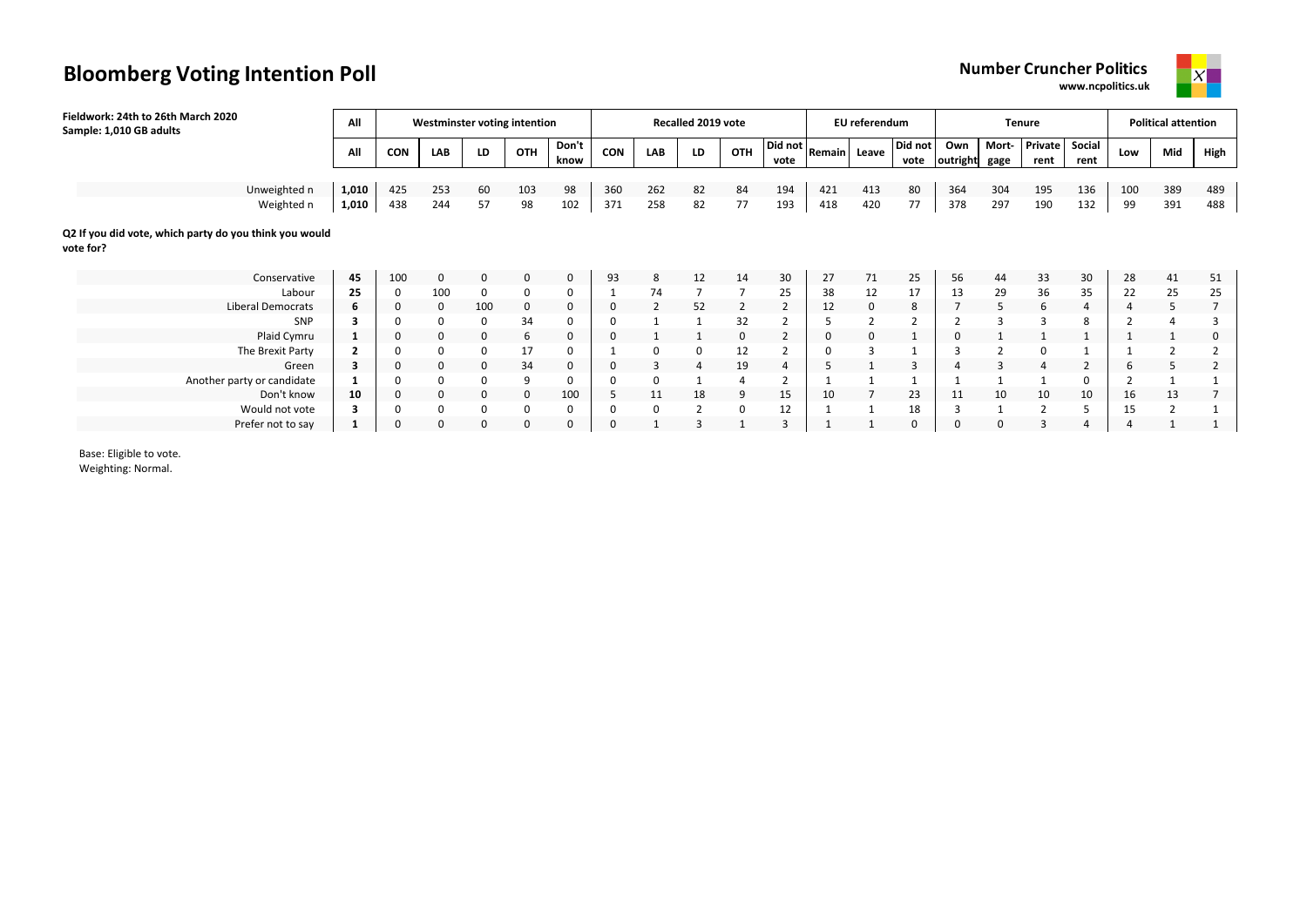**www.ncpolitics.uk**



| Fieldwork: 24th to 26th March 2020<br>Sample: 1,010 GB adults                               | All   |      | Gender |       |       |       | Age   |       |       |       |      | Education    |        |                         |               | Geography |               |       |                     |       | <b>Ethnicity</b> |
|---------------------------------------------------------------------------------------------|-------|------|--------|-------|-------|-------|-------|-------|-------|-------|------|--------------|--------|-------------------------|---------------|-----------|---------------|-------|---------------------|-------|------------------|
|                                                                                             | All   | Male | Female | 18-24 | 25-34 | 35-44 | 45-54 | 55-64 | 65-74 | $75+$ | Grad | Non-<br>grad | London | <b>Rest of</b><br>South | Mid-<br>lands | North     | Scot-<br>land | Wales | N<br><b>Ireland</b> | White | Non-<br>white    |
|                                                                                             |       |      |        |       |       |       |       |       |       |       |      |              |        |                         |               |           |               |       |                     |       |                  |
| Unweighted n                                                                                | 1,010 | 474  | 536    | 108   | 191   | 161   | 170   | 160   | 126   | 93    | 375  | 635          | 125    | 336                     | 176           | 224       | 99            | 44    | 0                   | 869   | 129              |
| Weighted n                                                                                  | 1,010 | 494  | 516    | 106   | 172   | 162   | 170   | 159   | 128   | 111   | 364  | 646          | 132    | 327                     | 166           | 241       | 87            | 50    | 0                   | 880   | 119              |
| Q3 Are you satisfied or dissatisfied with the way<br>The Government is running the country? |       |      |        |       |       |       |       |       |       |       |      |              |        |                         |               |           |               |       |                     |       |                  |
| Satisfied                                                                                   | 73    | 72   | 74     | 69    | 65    | 73    | 71    | 73    | 82    | 77    | 66   | 77           | 58     | 78                      | 75            | 72        | 68            | 81    | 0                   | 76    | 51               |
| Dissatisfied                                                                                | 24    | 25   | 23     | 31    | 35    | 26    | 27    | 19    | 14    | 12    | 32   | 19           | 37     | 19                      | 20            | 26        | 26            | 16    | $\mathbf 0$         | 21    | 44               |
| Don't know                                                                                  |       |      |        | 0     | 0     |       | 3     | 8     | 4     | 10    | 3    |              |        |                         |               |           | 6             | 3     | 0                   |       |                  |

Base: Eligible to vote.

Weighting: Normal.

|                                                                                             | All   |            | <b>Westminster voting intention</b> |    |     |               |            |     | <b>Recalled 2019 vote</b> |     |      |                                               | EU referendum |                 |                 |                | <b>Tenure</b>          |      |     | <b>Political attention</b> |      |
|---------------------------------------------------------------------------------------------|-------|------------|-------------------------------------|----|-----|---------------|------------|-----|---------------------------|-----|------|-----------------------------------------------|---------------|-----------------|-----------------|----------------|------------------------|------|-----|----------------------------|------|
|                                                                                             | All   | <b>CON</b> | <b>LAB</b>                          | LD | OTH | Don't<br>know | <b>CON</b> | LAB | LD                        | OTH | vote | $\overline{u}$   Did not   Remain   Leave   - |               | Did not<br>vote | Own<br>outright | Mort-<br>gage  | Private Social<br>rent | rent | Low | Mid                        | High |
|                                                                                             |       |            |                                     |    |     |               |            |     |                           |     |      |                                               |               |                 |                 |                |                        |      |     |                            |      |
| Unweighted n                                                                                | 1,010 | 425        | 253                                 | 60 | 103 | 98            | 360        | 262 | 82                        | 84  | 194  | 421                                           | 413           | 80              | 364             | 304            | 195                    | 136  | 100 | 389                        | 489  |
| Weighted n                                                                                  | 1,010 | 438        | 244                                 | 57 | 98  | 102           | 371        | 258 | 82                        | 77  | 193  | 418                                           | 420           | 77              | 378             | 297            | 190                    | 132  | 99  | 391                        | 488  |
| Q3 Are you satisfied or dissatisfied with the way<br>The Government is running the country? |       |            |                                     |    |     |               |            |     |                           |     |      |                                               |               |                 |                 |                |                        |      |     |                            |      |
| Satisfied                                                                                   | 73    | 92         | 55                                  | 53 | 49  | 69            | 91         | 58  | 55                        | 54  | 69   | 62                                            | 85            | 72              | 77              | 70             | 72                     | 70   | 63  | 76                         | 72   |
| Dissatisfied                                                                                | 24    |            | 43                                  | 40 | 43  | 21            | 8          | 39  | 32                        | 40  | 26   | 34                                            | 12            | 23              | 17              | 27             | 27                     | 29   | 27  | 22                         | 24   |
| Don't know                                                                                  |       |            | $\mathbf{\overline{a}}$             | 6  | 8   | 10            |            | २   | 13                        |     |      |                                               | $\mathbf{a}$  |                 | b               | $\overline{2}$ |                        |      | 10  | $\sim$                     |      |

Base: Eligible to vote.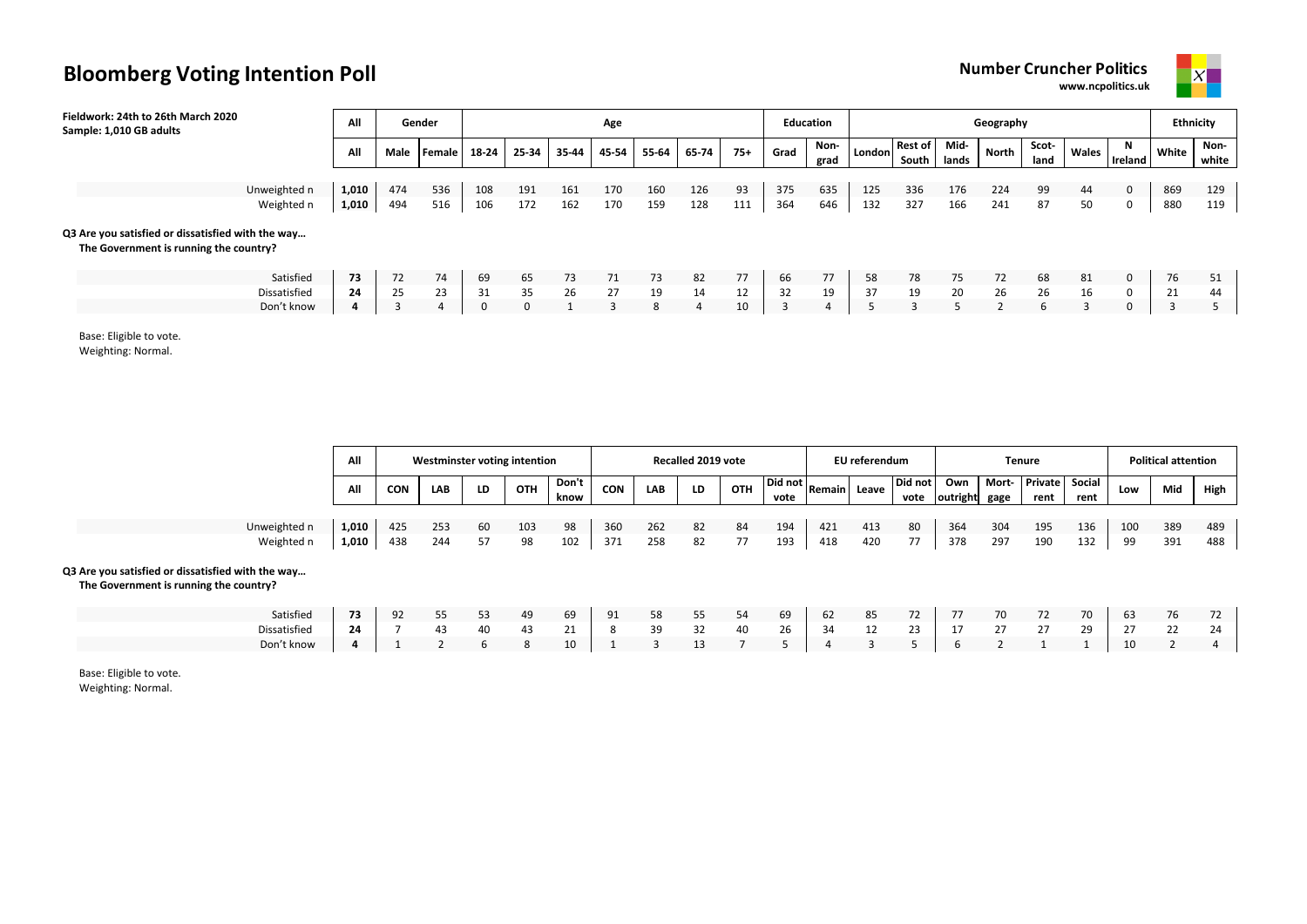**www.ncpolitics.uk**



| Fieldwork: 24th to 26th March 2020<br>Sample: 1,010 GB adults                                                | All            |            | Gender     |            |                |                | Age        |            |            |           | <b>Education</b> |              |            |                         |               | Geography  |               |          |                     |            | Ethnicity     |
|--------------------------------------------------------------------------------------------------------------|----------------|------------|------------|------------|----------------|----------------|------------|------------|------------|-----------|------------------|--------------|------------|-------------------------|---------------|------------|---------------|----------|---------------------|------------|---------------|
|                                                                                                              | All            | Male       | Female     | 18-24      | 25-34          | 35-44          | 45-54      | 55-64      | 65-74      | $75+$     | Grad             | Non-<br>grad | London     | <b>Rest of</b><br>South | Mid-<br>lands | North      | Scot-<br>land | Wales    | N<br><b>Ireland</b> | White      | Non-<br>white |
| Unweighted n<br>Weighted n                                                                                   | 1,010<br>1,010 | 474<br>494 | 536<br>516 | 108<br>106 | 191<br>172     | 161<br>162     | 170<br>170 | 160<br>159 | 126<br>128 | 93<br>111 | 375<br>364       | 635<br>646   | 125<br>132 | 336<br>327              | 176<br>166    | 224<br>241 | 99<br>87      | 44<br>50 | $\mathbf 0$<br>0    | 869<br>880 | 129<br>119    |
| Q3 Are you satisfied or dissatisfied with the way<br>The Government is handling the Coronavirus<br>outbreak? |                |            |            |            |                |                |            |            |            |           |                  |              |            |                         |               |            |               |          |                     |            |               |
| Satisfied                                                                                                    | 72             | 72         | 71         | 70         | 62             | 69             | 71         | 72         | 81         | 82        | 61               | 78           | 60         | 75                      | 76            | 72         | 68            | 69       | $\Omega$            | 75         | 50            |
| Dissatisfied<br>Don't know                                                                                   | 25<br>3        | 24         | 26         | 30         | 38<br>$\Omega$ | 31<br>$\Omega$ | 26         | 19<br>8    | 16         | 11        | 35               | 20           | 35         | 23                      | 21            | 27         | 24<br>8       | 25<br>b  | $\Omega$<br>0       | 22         | 46            |

Base: Eligible to vote.

Weighting: Normal.

|                                                                                                              | All   |            | Westminster voting intention |    |            |               |            |            | Recalled 2019 vote |            |      |                                             | EU referendum |                 |                 |               | Tenure                 |      |     | <b>Political attention</b> |      |
|--------------------------------------------------------------------------------------------------------------|-------|------------|------------------------------|----|------------|---------------|------------|------------|--------------------|------------|------|---------------------------------------------|---------------|-----------------|-----------------|---------------|------------------------|------|-----|----------------------------|------|
|                                                                                                              | All   | <b>CON</b> | <b>LAB</b>                   | LD | <b>OTH</b> | Don't<br>know | <b>CON</b> | <b>LAB</b> | LD                 | <b>OTH</b> | vote | $\mathbf{u}$   Did not   Remain   Leave   - |               | Did not<br>vote | Own<br>outright | Mort-<br>gage | Private Social<br>rent | rent | Low | Mid                        | High |
|                                                                                                              |       |            |                              |    |            |               |            |            |                    |            |      |                                             |               |                 |                 |               |                        |      |     |                            |      |
| Unweighted n                                                                                                 | 1,010 | 425        | 253                          | 60 | 103        | 98            | 360        | 262        | 82                 | 84         | 194  | 421                                         | 413           | 80              | 364             | 304           | 195                    | 136  | 100 | 389                        | 489  |
| Weighted n                                                                                                   | 1,010 | 438        | 244                          | 57 | 98         | 102           | 371        | 258        | 82                 | 77         | 193  | 418                                         | 420           | 77              | 378             | 297           | 190                    | 132  | 99  | 391                        | 488  |
| Q3 Are you satisfied or dissatisfied with the way<br>The Government is handling the Coronavirus<br>outbreak? |       |            |                              |    |            |               |            |            |                    |            |      |                                             |               |                 |                 |               |                        |      |     |                            |      |
| Satisfied                                                                                                    | 72    | 86         | 53                           | 57 | 59         | 76            | 86         | 57         | 55                 | 64         | 71   | 59                                          | 85            | 77              | 76              | 69            | 69                     | 72   | 65  | 75                         | 70   |
| Dissatisfied                                                                                                 | 25    | 11         | 45                           | 41 | 33         | 18            | 11         | 40         | 36                 | 31         | 27   | 37                                          | 13            | 22              | 18              | 30            | 31                     | 26   | 28  | 23                         | 26   |
| Don't know                                                                                                   |       |            |                              | २  | 8          | 6             |            | 3          | 9                  |            |      |                                             |               |                 | b               |               | 0                      |      |     |                            |      |

Base: Eligible to vote. Weighting: Normal.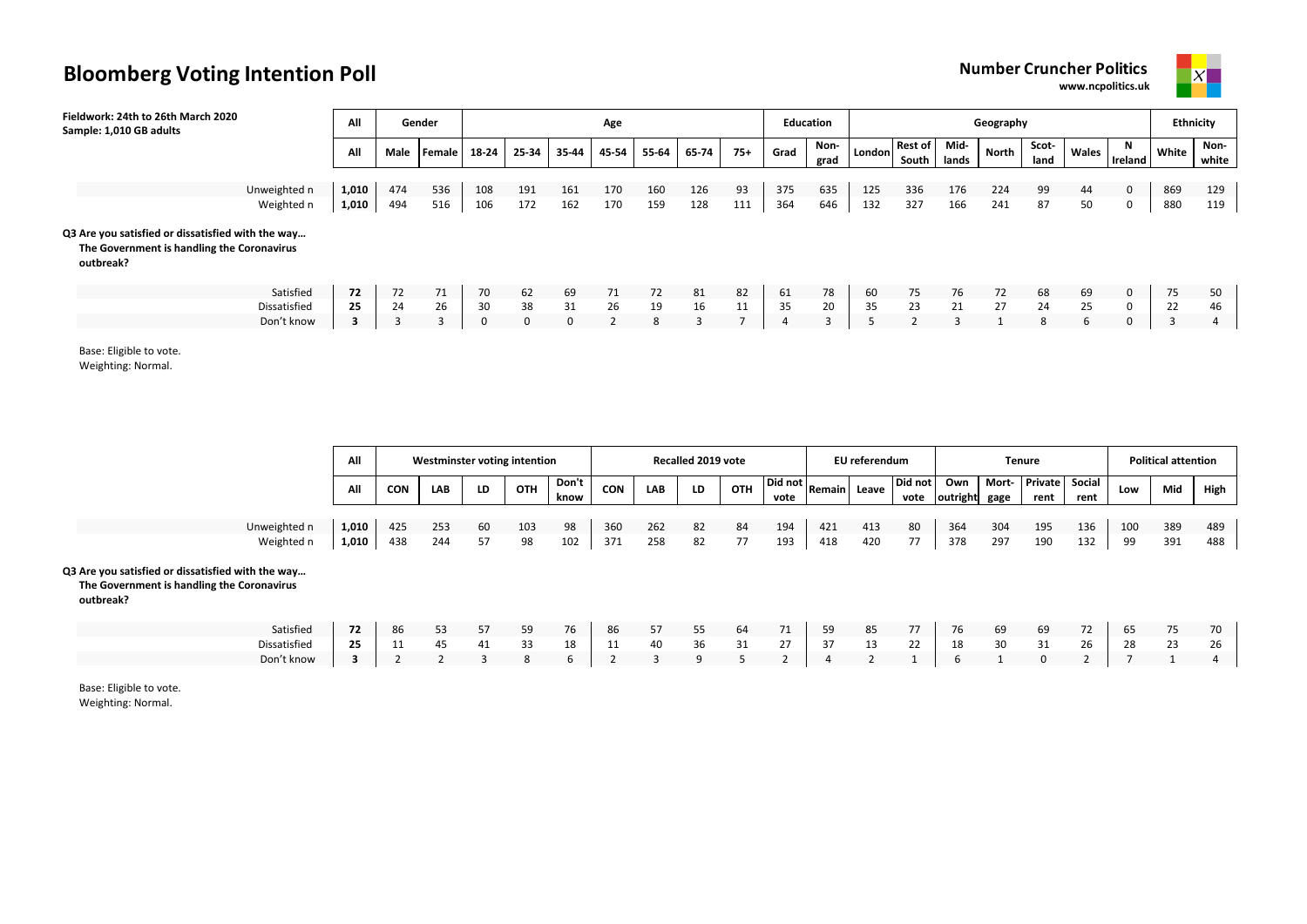**www.ncpolitics.uk**



| Fieldwork: 24th to 26th March 2020<br>Sample: 1,010 GB adults                                          | All   |      | Gender |       |       |       | Age   |       |       |       |      | <b>Education</b> |        |                  |               | Geography |               |       |              |       | <b>Ethnicity</b> |
|--------------------------------------------------------------------------------------------------------|-------|------|--------|-------|-------|-------|-------|-------|-------|-------|------|------------------|--------|------------------|---------------|-----------|---------------|-------|--------------|-------|------------------|
|                                                                                                        | All   | Male | Female | 18-24 | 25-34 | 35-44 | 45-54 | 55-64 | 65-74 | $75+$ | Grad | Non-<br>grad     | London | Rest of<br>South | Mid-<br>lands | North     | Scot-<br>land | Wales | N<br>Ireland | White | Non-<br>white    |
|                                                                                                        |       |      |        |       |       |       |       |       |       |       |      |                  |        |                  |               |           |               |       |              |       |                  |
| Unweighted n                                                                                           | 1,010 | 474  | 536    | 108   | 191   | 161   | 170   | 160   | 126   | 93    | 375  | 635              | 125    | 336              | 176           | 224       | 99            | 44    | 0            | 869   | 129              |
| Weighted n                                                                                             | 1,010 | 494  | 516    | 106   | 172   | 162   | 170   | 159   | 128   | 111   | 364  | 646              | 132    | 327              | 166           | 241       | 87            | 50    | 0            | 880   | 119              |
| Q3 Are you satisfied or dissatisfied with the way<br>Boris Johnson is doing his job as Prime Minister? |       |      |        |       |       |       |       |       |       |       |      |                  |        |                  |               |           |               |       |              |       |                  |
| Satisfied                                                                                              | 72    | 71   | 73     | 67    | 60    | 71    | 72    | 74    | 82    | 80    | 63   | 77               | 63     | 74               | 77            | 71        | 65            | 74    | 0            | 74    | 54               |
| Dissatisfied                                                                                           | 25    | 26   | 24     | 33    | 40    | 28    | 26    | 21    | 12    | 13    | 35   | 20               | 31     | 23               | 19            | 27        | 33            | 18    | 0            | 23    | 43               |
| Don't know                                                                                             |       |      |        | 0     | 0     |       |       | 6     | 6     |       |      |                  |        |                  |               |           |               |       | 0            |       |                  |

Base: Eligible to vote.

Weighting: Normal.

|                                                                                                        | All   |            | <b>Westminster voting intention</b> |    |            |               |            | <b>Recalled 2019 vote</b> |    |     | EU referendum |                                                          |     |                 |                      | Tenure | <b>Political attention</b> |                |     |     |      |
|--------------------------------------------------------------------------------------------------------|-------|------------|-------------------------------------|----|------------|---------------|------------|---------------------------|----|-----|---------------|----------------------------------------------------------|-----|-----------------|----------------------|--------|----------------------------|----------------|-----|-----|------|
|                                                                                                        | All   | <b>CON</b> | <b>LAB</b>                          | LD | <b>OTH</b> | Don't<br>know | <b>CON</b> | LAB                       | LD | OTH | vote          | . <sub>⊔</sub>   Did not  Remain   Leave 1 <sup>-1</sup> |     | Did not<br>vote | Own<br>outright gage |        | Mort- Private<br>rent      | Social<br>rent | Low | Mid | High |
|                                                                                                        |       |            |                                     |    |            |               |            |                           |    |     |               |                                                          |     |                 |                      |        |                            |                |     |     |      |
| Unweighted n                                                                                           | 1,010 | 425        | 253                                 | 60 | 103        | 98            | 360        | 262                       | 82 | 84  | 194           | 421                                                      | 413 | 80              | 364                  | 304    | 195                        | 136            | 100 | 389 | 489  |
| Weighted n                                                                                             | 1,010 | 438        | 244                                 | 57 | 98         | 102           | 371        | 258                       | 82 | 77  | 193           | 418                                                      | 420 | 77              | 378                  | 297    | 190                        | 132            | 99  | 391 | 488  |
| Q3 Are you satisfied or dissatisfied with the way<br>Boris Johnson is doing his job as Prime Minister? |       |            |                                     |    |            |               |            |                           |    |     |               |                                                          |     |                 |                      |        |                            |                |     |     |      |
| Satisfied                                                                                              | 72    | 91         | 50                                  | 51 | 48         | 71            | 90         | 54                        | 50 | 59  | 70            | 57                                                       | 87  | 74              | 75                   | 68     | 68                         | 75             | 65  | 74  | 72   |
| Dissatisfied                                                                                           | 25    |            | 49                                  | 40 | 46         | 24            | 8          | 44                        | 39 | 36  | 26            | 40                                                       | 10  | 19              | 20                   | 30     | 31                         | 23             | 25  | 25  | 25   |
| Don't know                                                                                             | 3     |            |                                     | q  |            |               |            |                           | 11 |     |               | 4                                                        |     |                 |                      |        |                            |                | 10  |     |      |

Base: Eligible to vote.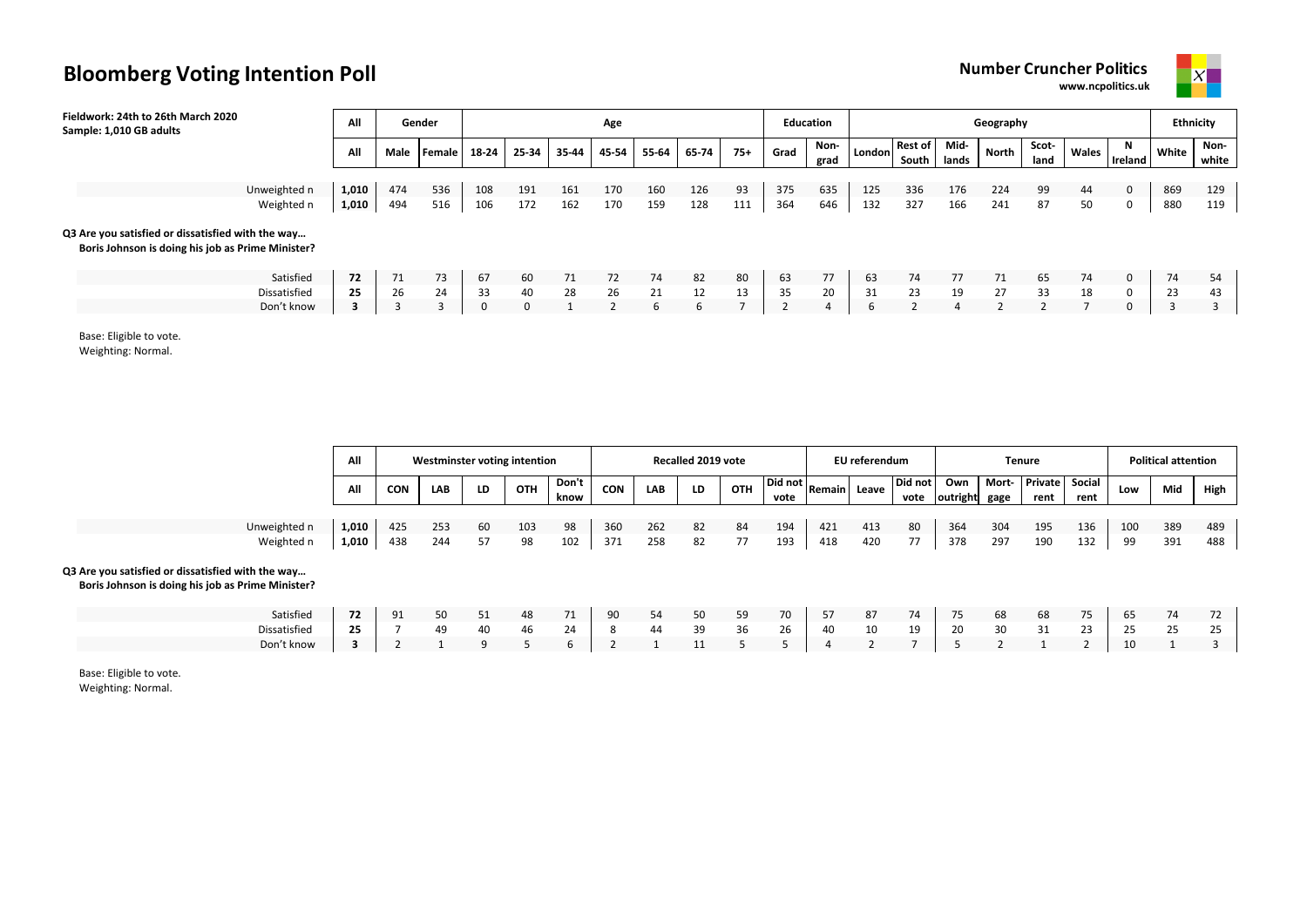**www.ncpolitics.uk**



| Fieldwork: 24th to 26th March 2020<br>Sample: 1,010 GB adults                                                         | All   |      | Gender |       |       |       | Age   |       |       |       |      | Education    | Geography |                  |               |       |               |       |              |       | <b>Ethnicity</b> |  |
|-----------------------------------------------------------------------------------------------------------------------|-------|------|--------|-------|-------|-------|-------|-------|-------|-------|------|--------------|-----------|------------------|---------------|-------|---------------|-------|--------------|-------|------------------|--|
|                                                                                                                       | All   | Male | Female | 18-24 | 25-34 | 35-44 | 45-54 | 55-64 | 65-74 | $75+$ | Grad | Non-<br>grad | London    | Rest of<br>South | Mid-<br>lands | North | Scot-<br>land | Wales | N<br>Ireland | White | Non-<br>white    |  |
|                                                                                                                       |       |      |        |       |       |       |       |       |       |       |      |              |           |                  |               |       |               |       |              |       |                  |  |
| Unweighted n                                                                                                          | 1,010 | 474  | 536    | 108   | 191   | 161   | 170   | 160   | 126   | 93    | 375  | 635          | 125       | 336              | 176           | 224   | 99            | 44    | 0            | 869   | 129              |  |
| Weighted n                                                                                                            | 1,010 | 494  | 516    | 106   | 172   | 162   | 170   | 159   | 128   | 111   | 364  | 646          | 132       | 327              | 166           | 241   | 87            | 50    | 0            | 880   | 119              |  |
| Q3 Are you satisfied or dissatisfied with the way<br>Jeremy Corbyn is doing his job as leader of the<br>Labour Party? |       |      |        |       |       |       |       |       |       |       |      |              |           |                  |               |       |               |       |              |       |                  |  |
| Satisfied                                                                                                             | 33    | 34   | 33     | 51    | 52    | 44    | 31    | 18    | 24    | 26    | 36   | 32           | 40        | 29               | 33            | 35    | 32            | 40    | 0            | 30    | 59               |  |
| Dissatisfied                                                                                                          | 54    | 56   | 52     | 49    | 48    | 55    | 57    | 62    | 60    | 41    | 53   | 54           | 53        | 55               | 51            | 56    | 58            | 43    | 0            | 56    | 38               |  |
| Don't know                                                                                                            | 13    | 10   | 16     | 0     | 0     |       | 12    | 20    | 16    | 33    | 11   | 14           |           | 16               | 16            | 9     | 10            | 17    | 0            | 14    |                  |  |

Base: Eligible to vote.

Weighting: Normal.

|                                                                                                                       | All   |     | Westminster voting intention |    | Recalled 2019 vote |               |            | EU referendum |    |     |                 | Tenure       | <b>Political attention</b> |                 |                 |               |                        |                |     |     |      |
|-----------------------------------------------------------------------------------------------------------------------|-------|-----|------------------------------|----|--------------------|---------------|------------|---------------|----|-----|-----------------|--------------|----------------------------|-----------------|-----------------|---------------|------------------------|----------------|-----|-----|------|
|                                                                                                                       | All   | CON | LAB                          | LD | <b>OTH</b>         | Don't<br>know | <b>CON</b> | LAB           | LD | OTH | Did not<br>vote | Remain Leave |                            | Did not<br>vote | Own<br>outright | Mort-<br>gage | <b>Private</b><br>rent | Social<br>rent | Low | Mid | High |
|                                                                                                                       |       |     |                              |    |                    |               |            |               |    |     |                 |              |                            |                 |                 |               |                        |                |     |     |      |
| Unweighted n                                                                                                          | 1,010 | 425 | 253                          | 60 | 103                | 98            | 360        | 262           | 82 | 84  | 194             | 421          | 413                        | 80              | 364             | 304           | 195                    | 136            | 100 | 389 | 489  |
| Weighted n                                                                                                            | 1,010 | 438 | 244                          | 57 | 98                 | 102           | 371        | 258           | 82 | 77  | 193             | 418          | 420                        | 77              | 378             | 297           | 190                    | 132            | 99  | 391 | 488  |
| Q3 Are you satisfied or dissatisfied with the way<br>Jeremy Corbyn is doing his job as leader of the<br>Labour Party? |       |     |                              |    |                    |               |            |               |    |     |                 |              |                            |                 |                 |               |                        |                |     |     |      |
| Satisfied                                                                                                             | 33    | 21  | 63                           | 34 | 36                 | 23            | 18         | 60            | 29 | 29  | 38              | 40           | 26                         | 30              | 24              | 36            | 44                     | 46             | 27  | 33  | 35   |
| Dissatisfied                                                                                                          | 54    | 65  | 33                           | 55 | 52                 | 54            | 69         | 33            | 49 | 59  | 47              | 50           | 59                         | 54              | 57              | 58            | 51                     | 42             | 51  | 51  | 57   |
| Don't know                                                                                                            | 13    | 14  | 4                            | 11 | 13                 | 22            | 13         |               | 21 | 12  | 15              | 10           | 15                         | 17              | 20              |               |                        | 12             | 23  | 16  | 8    |

Base: Eligible to vote. Weighting: Normal.